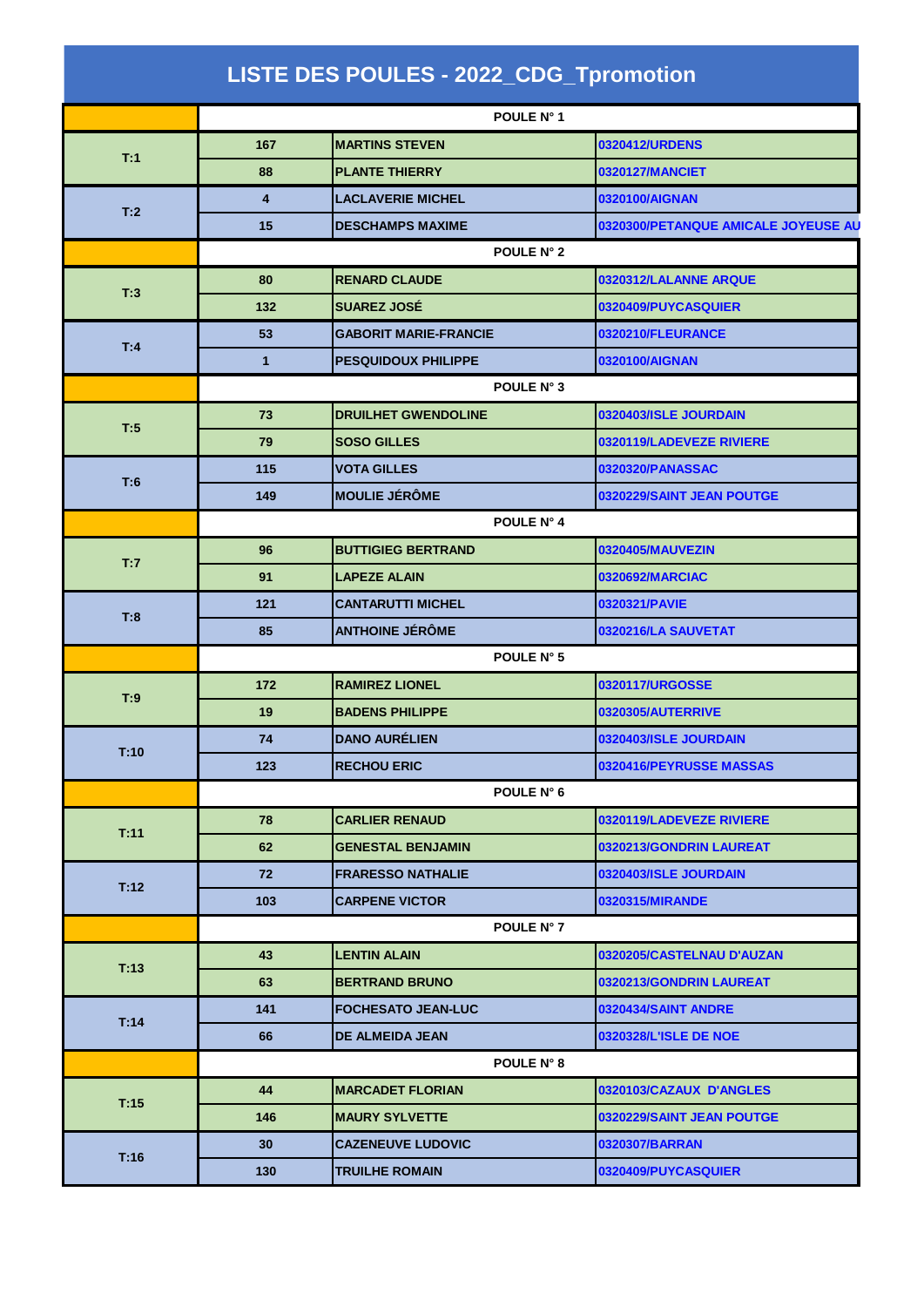|      | POULE N° 9  |                              |                              |
|------|-------------|------------------------------|------------------------------|
| T:17 | 120         | <b>CABIRAN ERIC</b>          | 0320321/PAVIE                |
|      | 24          | <b>CABIANCA JEAN-PIERRE</b>  | 0320200/BALARIN              |
| T:18 | 60          | <b>CECCATO BENJAMIN</b>      | 0320402/GIMONT               |
|      | 49          | <b>DUBOS CHRISTIAN</b>       | 0320104/ESTANG               |
|      |             | POULE N° 10                  |                              |
|      | 153         | <b>MARTINELLI LOUIS</b>      | 0320227/SAINT PUY            |
| T:19 | 40          | <b>BONNET ALINE</b>          | 0320329/CASTELNAU D'ANGLES   |
|      | 135         | <b>BERTUZZI DANIEL</b>       | 0320130/REANS                |
| T:20 | 68          | <b>GIBERT PATRICE</b>        | 0320403/ISLE JOURDAIN        |
|      |             | POULE N° 11                  |                              |
|      | 108         | <b>LIBAROS JEAN-PIERRE</b>   | 0320407/MONTAUT LES CRENEAUX |
| T:21 | 16          | <b>PONTAC CHRISTOPHE</b>     | 0320305/AUTERRIVE            |
|      | 28          | <b>BARBIERI DANIEL</b>       | 0320102/BARCELONNE           |
| T:22 | 122         | <b>SART JEAN CLAUDE</b>      | 0320416/PEYRUSSE MASSAS      |
|      |             | <b>POULE N° 12</b>           |                              |
|      | 58          | <b>GIAVARINI JEROME</b>      | 0320402/GIMONT               |
| T:23 | 38          | <b>SEMEZIES CORINNE</b>      | 0320329/CASTELNAU D'ANGLES   |
|      | 25          | <b>MIRAMBET DANIEL</b>       | 0320200/BALARIN              |
| T:24 | 139         | <b>MORANDIN PIERRICK</b>     | 0320111/RISCLE               |
|      | POULE N° 13 |                              |                              |
| T:25 | 144         | <b>FAJARDO JOSEPH</b>        | 0320434/SAINT ANDRE          |
|      | 104         | <b>DESCADEILLAS BERNARD</b>  | 0320316/MONBARDON            |
| T:26 | 152         | <b>BOURGADE STÉPHANE</b>     | 0320227/SAINT PUY            |
|      | 90          | <b>LAPLAGNE ERIC</b>         | 0320692/MARCIAC              |
|      | POULE N° 14 |                              |                              |
| T:27 | 54          | <b>CARVALHO LAURINDA</b>     | 0320210/FLEURANCE            |
|      | 99          | <b>BARRIERE FRANCOIS</b>     | 0320405/MAUVEZIN             |
|      | 126         | <b>ARIES ARMAND</b>          | 0320110/PLAISANCE            |
| T:28 | 117         | <b>MICHELIN PIERRE</b>       | 0320320/PANASSAC             |
|      | POULE N° 15 |                              |                              |
| T:29 | 147         | <b>LORT GEORGETTE</b>        | 0320229/SAINT JEAN POUTGE    |
|      | 174         | <b>DUFFAU JÉRÔME</b>         | 0320117/URGOSSE              |
| T:30 | 97          | <b>CORACIN SYLVETTE</b>      | 0320405/MAUVEZIN             |
|      | 37          | <b>MOREL JEAN</b>            | 0320329/CASTELNAU D'ANGLES   |
|      | POULE N° 16 |                              |                              |
| T:31 | 102         | <b>DUCLOS PIERRE</b>         | 0320315/MIRANDE              |
|      |             |                              |                              |
|      | 22          | <b>PARDIAC PIERRE</b>        | 0320121/AVERON BERGELLE      |
| T:32 | 142         | <b>BROCHETTO JEAN PASCAL</b> | 0320434/SAINT ANDRE          |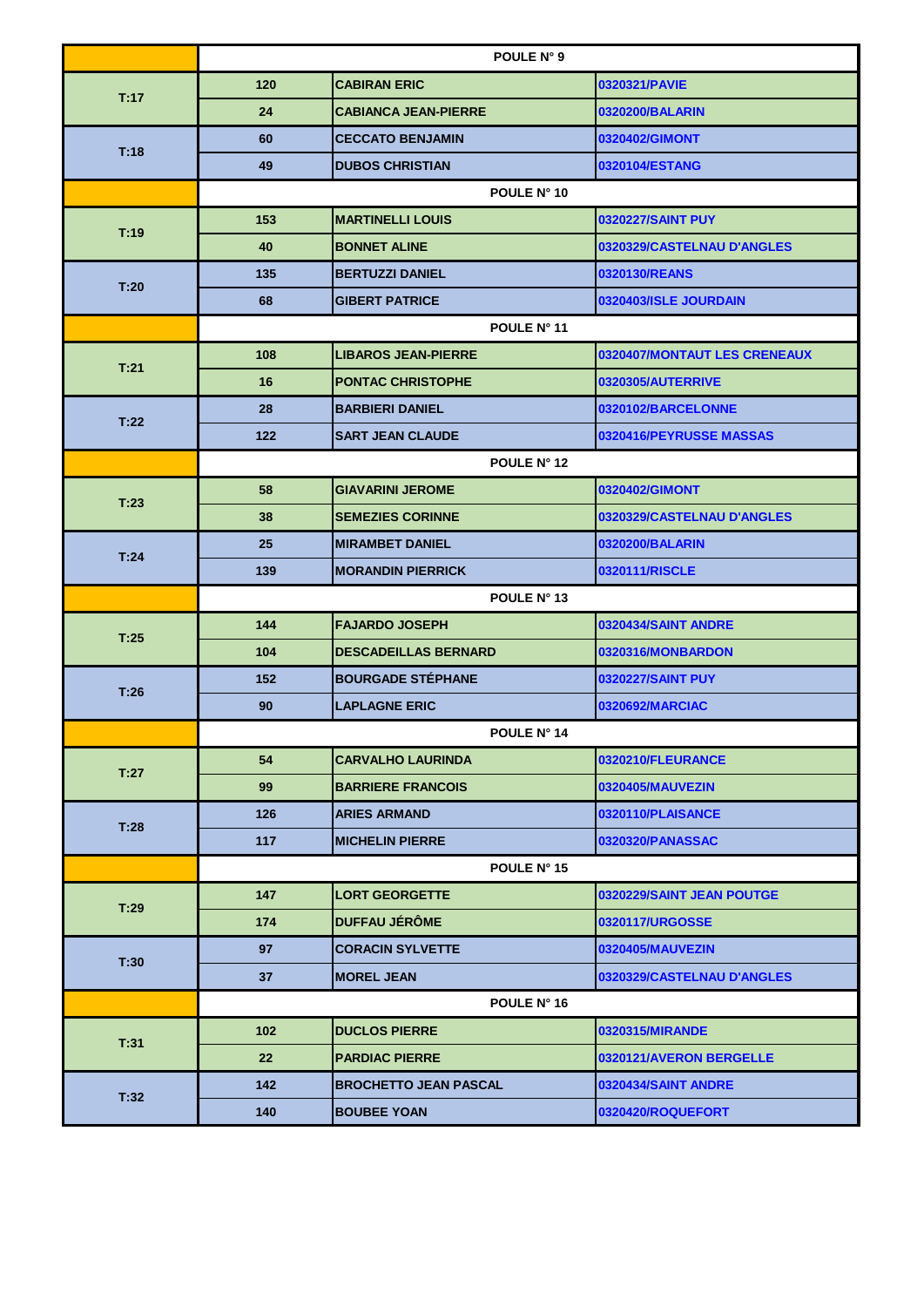|      | POULE N° 17        |                              |                              |
|------|--------------------|------------------------------|------------------------------|
| T:33 | 161                | <b>CASTEL ALBERTE</b>        | <b>0320417/STE MARIE</b>     |
|      | 116                | <b>LAURAY ERIC</b>           | 0320320/PANASSAC             |
| T:34 | 175                | <b>LADOUES ALAIN</b>         | 0320117/URGOSSE              |
|      | 145                | <b>CAZES ANDRE</b>           | 0320326/ST ARAILLES          |
|      |                    | POULE N° 18                  |                              |
|      | 148                | <b>SANS NAHORT ANTHONY</b>   | 0320229/SAINT JEAN POUTGE    |
| T:35 | 45                 | <b>BIANCHINI JEAN</b>        | 0320103/CAZAUX D'ANGLES      |
|      | 17                 | <b>BARREIRAS PHILIPPE</b>    | 0320305/AUTERRIVE            |
| T:36 | 64                 | <b>BRUNET JEAN MICHEL</b>    | 0320430/GOUTZ                |
|      |                    | POULE N° 19                  |                              |
| T:37 | 166                | <b>CAILLAU PATRICK</b>       | 0320412/URDENS               |
|      | 105                | <b>RAMBAULT DAVID</b>        | 0320316/MONBARDON            |
|      | 101                | <b>MINIER RAYMOND</b>        | 0320314/MIELAN               |
| T:38 | 173                | <b>HUESO CHRISTIAN</b>       | 0320117/URGOSSE              |
|      |                    | POULE N° 20                  |                              |
| T:39 | 46                 | <b>LANTIN CHRISTOPHE</b>     | 0320235/CAZENEUVE            |
|      | 151                | <b>LAGARDERE JEAN MICHEL</b> | 0320331/SAINT MICHEL         |
| T:40 | 106                | <b>BEGUE FRANCOISE</b>       | 0320406/MONFORT BAJONNETTE   |
|      | 168                | <b>PINTADO ALAIN</b>         | 0320117/URGOSSE              |
|      | POULE N° 21        |                              |                              |
| T:41 | 33                 | <b>AGUSTI FREDERIC</b>       | 0320201/BEZOLLES             |
|      | 36                 | <b>GONZALEZ MICHEL</b>       | 0320309/BOUCAGNERES          |
| T:42 | 98                 | <b>BALANSA DOMINIQUE</b>     | 0320405/MAUVEZIN             |
|      | 51                 | <b>GUILLARD DAMIEN</b>       | 0320104/ESTANG               |
|      | <b>POULE N° 22</b> |                              |                              |
| T:43 | 107                | <b>LEPOITTEVIN NICOLAS</b>   | 0320407/MONTAUT LES CRENEAUX |
|      | 150                | <b>BARTHET THIERRY</b>       | 0320331/SAINT MICHEL         |
| T:44 | 169                | <b>MIGNON CORINNE</b>        | 0320117/URGOSSE              |
|      | 180                | <b>GARCIA CÉDRIC</b>         | 0320233/VIC FEZENSAC         |
|      | POULE N° 23        |                              |                              |
|      |                    |                              |                              |
|      | 70                 | <b>BENSIMON JÉRÔME</b>       | 0320403/ISLE JOURDAIN        |
| T:45 | 76                 | <b>PEFAU FRANÇIS</b>         | 0320214/JEGUN                |
|      | 29                 | <b>ABOIN STEVE</b>           | 0320307/BARRAN               |
| T:46 | 8                  | <b>LAFARGUE MARC</b>         | 0320100/AIGNAN               |
|      |                    | POULE N° 24                  |                              |
|      | 12 <sup>2</sup>    | <b>FOURNIE FLORENCE</b>      | 0320303/AUCH LA HOURRE       |
| T:47 | 47                 | TAILLEFER STÉPHANE           | 0320208/CONDOM               |
| T:48 | 57                 | <b>CARBONELL LAURENT</b>     | 0320402/GIMONT               |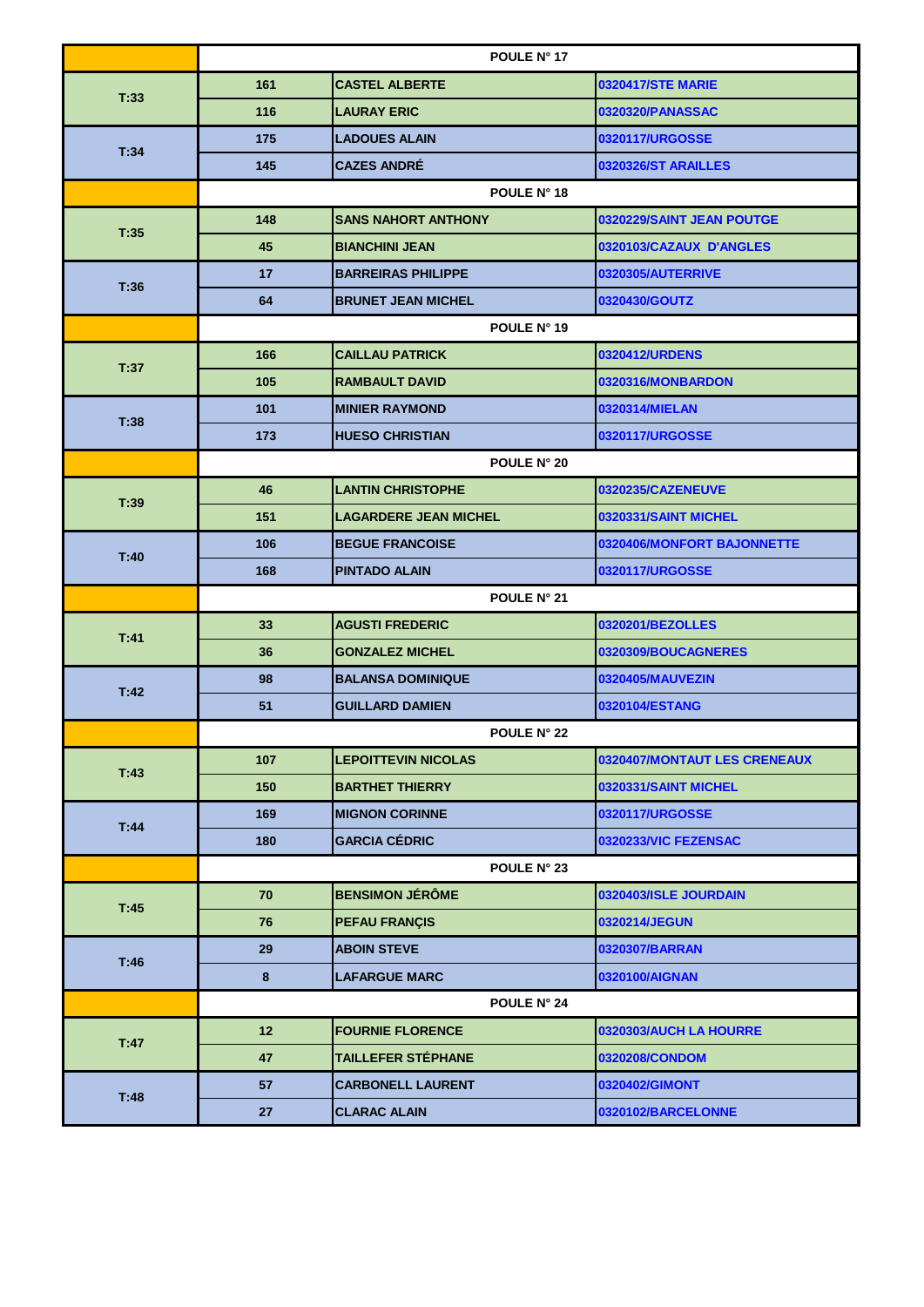|      | POULE N° 25    |                             |                            |
|------|----------------|-----------------------------|----------------------------|
| T:49 | 156            | <b>VENICA ERIC</b>          | 0320415/STE CHRISTIE       |
|      | 124            | <b>BOUBEE GÉRARD</b>        | 0320416/PEYRUSSE MASSAS    |
|      | 81             | <b>MONFERRAN MICHEL</b>     | 0320312/LALANNE ARQUE      |
| T:50 | 23             | <b>ST SERNIN BERNARD</b>    | 0320121/AVERON BERGELLE    |
|      |                | <b>POULE N° 26</b>          |                            |
| T:51 | 10             | <b>LILLE SEBASTIEN</b>      | 0320303/AUCH LA HOURRE     |
|      | 6              | <b>HILARIO YVES</b>         | 0320100/AIGNAN             |
| T:52 | 55             | <b>SAINT MARTIN FLORIAN</b> | 0320402/GIMONT             |
|      | 154            | <b>COURTIN ELIANE</b>       | 0320227/SAINT PUY          |
|      |                | POULE N° 27                 |                            |
| T:53 | 136            | <b>SAINT MARTIN FABRICE</b> | 0320130/REANS              |
|      | 164            | <b>MAURAN ERIC</b>          | 0320418/TOUGET             |
| T:54 | 163            | <b>DEL PINO RICHARD</b>     | 0320411/SEGOUFIELLE        |
|      | 94             | <b>DESCOTTES STEPHANE</b>   | 0320313/MASSEUBE           |
|      | POULE N° 28    |                             |                            |
| T:55 | 137            | <b>MICHEL JÉRÉMI</b>        | 0320111/RISCLE             |
|      | 176            | <b>THURETTE MIGUEL</b>      | 0320232/VALENCE SUR BAISE  |
| T:56 | 92             | <b>BOUZIGUES SEBASTIEN</b>  | 0320313/MASSEUBE           |
|      | 95             | <b>DORBES CYRIL</b>         | 0320405/MAUVEZIN           |
|      | POULE N° 29    |                             |                            |
| T:57 | 155            | <b>PASQUALI MATHIEU</b>     | 0320414/ST SAUVY           |
|      | 112            | <b>AURENSAN JEAN-LUC</b>    | 0320318/MONTESQUIOU        |
| T:58 | 86             | <b>GHIRARDO BERNARD</b>     | 0320319/LE BROUILH MONBERT |
|      | 21             | <b>GARRABOS JEAN CLAUDE</b> | 0320121/AVERON BERGELLE    |
|      | POULE N° 30    |                             |                            |
| T:59 | 26             | <b>LABADIE DAMIEN</b>       | 0320102/BARCELONNE         |
|      | 119            | <b>CENAC JEAN FRANCOIS</b>  | 0320320/PANASSAC           |
| T:60 | 131            | <b>BILLO FRANCIS</b>        | 0320409/PUYCASQUIER_       |
|      | 114            | <b>GUIBOT JEAN-CLAUDE</b>   | 0320222/ORDAN LARROQUE     |
|      |                | POULE N° 31                 |                            |
| T:61 | 2 <sup>2</sup> | <b>TONNIS JOCELYNE</b>      | 0320100/AIGNAN             |
|      | 52             | <b>DUPONT JEAN CLAUDE</b>   | 0320210/FLEURANCE          |
|      | 9              | <b>IRAGNE DIDIER</b>        | 0320303/AUCH LA HOURRE     |
| T:62 | 56             | <b>CASTILLAN PIERRE</b>     | 0320402/GIMONT             |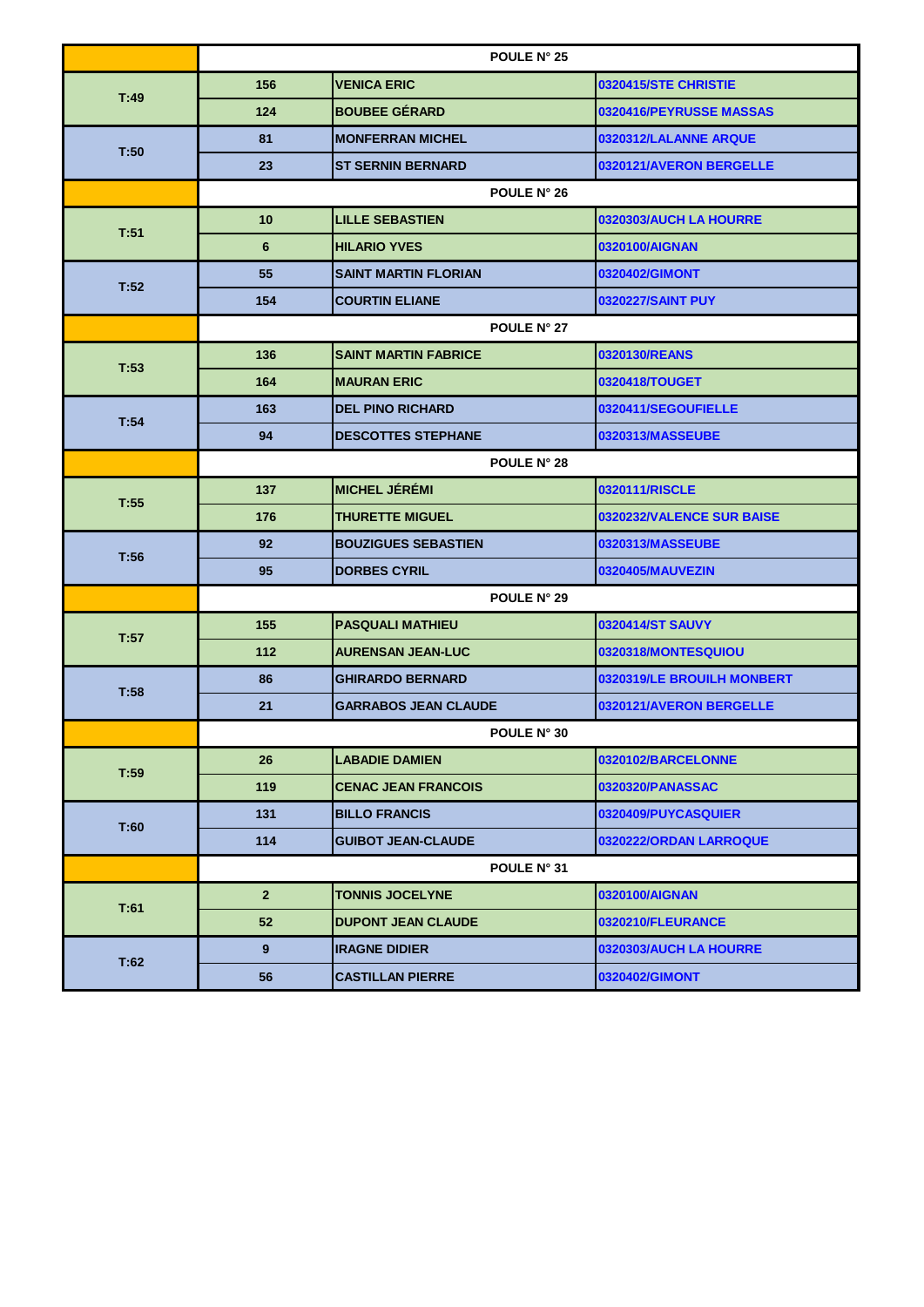|      | <b>POULE N° 32</b> |                                 |                                     |
|------|--------------------|---------------------------------|-------------------------------------|
|      | 65                 | <b>MARROU DAVID</b>             | 0320430/GOUTZ                       |
| T:63 | 39                 | <b>CLEMENT HÉLÉNE</b>           | 0320329/CASTELNAU D'ANGLES          |
| T:64 | 181                | <b>LAGARDERE HUGUETTE</b>       | 0320233/VIC FEZENSAC                |
|      | 138                | <b>AUDIGNAC NICOLAS</b>         | 0320111/RISCLE                      |
|      |                    | POULE N° 33                     |                                     |
|      | 77                 | <b>CAZAUX STÉPHANIE</b>         | 0320119/LADEVEZE RIVIERE            |
| T:65 | 35                 | <b>CASTERA JEAN-JACQUES</b>     | 0320309/BOUCAGNERES                 |
|      | 179                | <b>PERES MARIE-JOËLLE</b>       | 0320233/VIC FEZENSAC                |
| T:66 | 109                | <b>LANASPEZE PHILIPPE</b>       | 0320407/MONTAUT LES CRENEAUX        |
|      |                    | POULE N° 34                     |                                     |
|      | 75                 | <b>DELLAS DOMINIQUE</b>         | 0320214/JEGUN                       |
| T:67 | 71                 | <b>ROQUES JEAN MARC</b>         | 0320403/ISLE JOURDAIN               |
|      | 31                 | <b>LAMOTHE PASCAL</b>           | 0320306/LA PETANQUE SPORTIVE BARRAN |
| T:68 | 50                 | <b>DAUGA JEAN BERNARD</b>       | 0320104/ESTANG                      |
|      | POULE N° 35        |                                 |                                     |
|      | 84                 | <b>ROCQUES DOMINIQUE</b>        | 0320216/LA SAUVETAT                 |
| T:69 | 93                 | <b>MARTY MICKAËL</b>            | 0320313/MASSEUBE                    |
|      | 171                | <b>HUESO JOSEPH</b>             | 0320117/URGOSSE                     |
| T:70 | 158                | <b>DAURIGNAC MICHEL</b>         | 0320415/STE CHRISTIE                |
|      | <b>POULE N° 36</b> |                                 |                                     |
|      | 20                 | <b>BOUE SERGE</b>               | 0320305/AUTERRIVE                   |
| T:71 | 177                | <b>TEIXEIRA CHRISTIAN</b>       | 0320233/VIC FEZENSAC                |
|      | 89                 | <b>CREZUT JEAN</b>              | 0320692/MARCIAC                     |
| T:72 | 69                 | <b>DOS SANTOS FREDERIC</b>      | 0320403/ISLE JOURDAIN               |
|      | <b>POULE N° 37</b> |                                 |                                     |
|      | 59                 | <b>SAINT MARTIN KARINE</b>      | 0320402/GIMONT                      |
| T:73 | $\overline{7}$     | <b>COMMERES GUY</b>             | 0320100/AIGNAN                      |
|      | 67                 | ZAPICO ANDRÉ                    | 0320328/L'ISLE DE NOE               |
| T:74 | 128                | <b>MANZONI ALEXANDRE</b>        | 0320224/PRECHAC                     |
|      | <b>POULE N° 38</b> |                                 |                                     |
| T:75 | 143                | <b>BEZZOLATO SEBASTIANO</b>     | 0320434/SAINT ANDRE                 |
|      | 87                 | <b>DESJOUIS MICKAËL</b>         | 0320218/LECTOURE                    |
| T:76 | 14                 | <b>SANCHEZ MARYSE</b>           | 0320303/AUCH LA HOURRE              |
|      | 5                  | <b>HIRIGOYEN ALAIN</b>          | 0320100/AIGNAN                      |
|      | POULE N° 39        |                                 |                                     |
|      | 48                 | <b>ZONTA CLAUDE</b>             | 0320208/CONDOM                      |
| T:77 | 83                 | <b>SALAZAR YVES</b>             | 0320312/LALANNE ARQUE               |
| T:78 | 134                | <b>SUCERE-NOURRIGAT CHANTAL</b> | 0320130/REANS                       |
|      | 159                | <b>FOURCADE JEAN PAUL</b>       | 0320415/STE CHRISTIE                |
|      |                    |                                 |                                     |